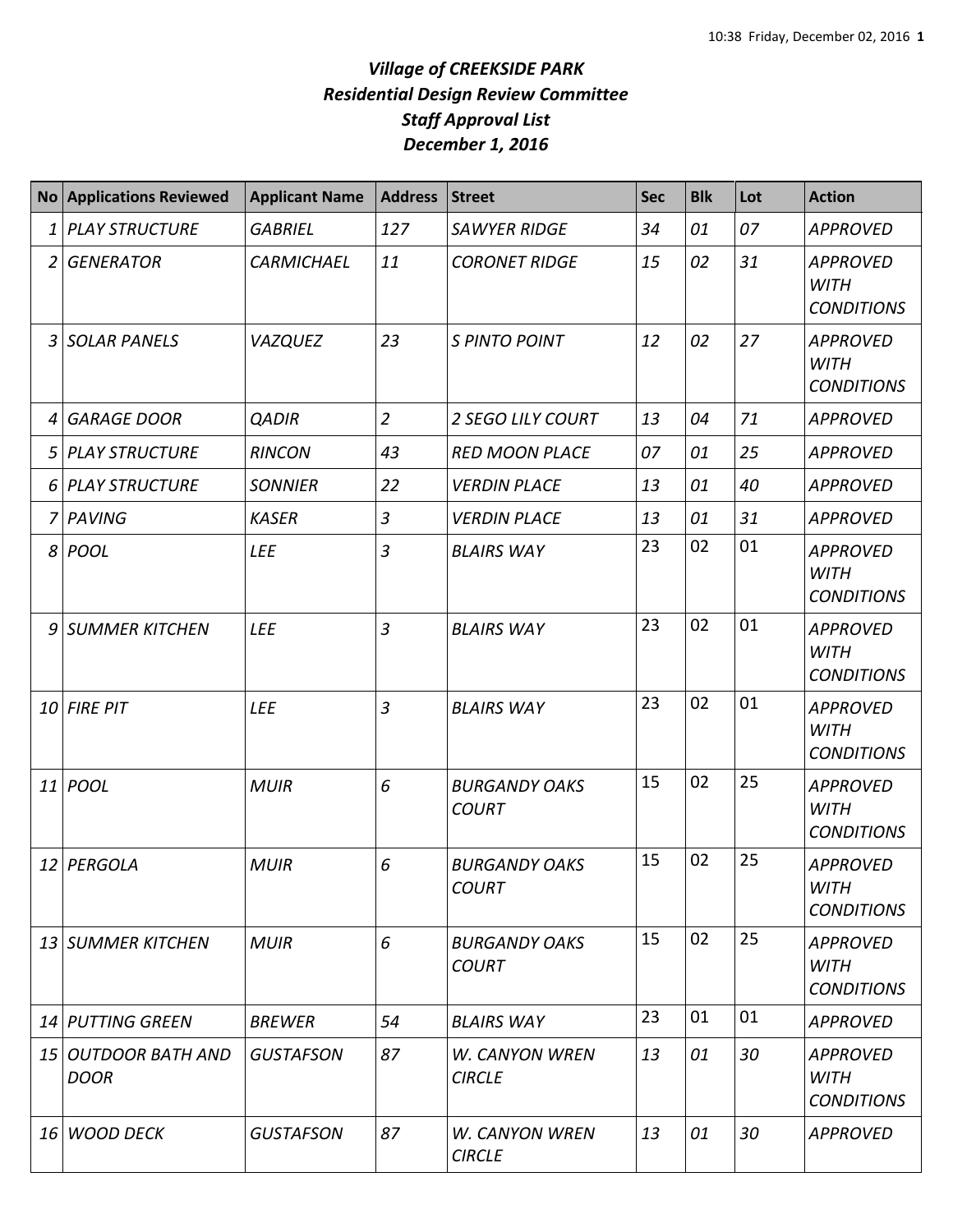|                 | <b>No Applications Reviewed</b>           | <b>Applicant Name</b> | <b>Address</b> | <b>Street</b>             | <b>Sec</b> | <b>Blk</b> | Lot | <b>Action</b>                                       |
|-----------------|-------------------------------------------|-----------------------|----------------|---------------------------|------------|------------|-----|-----------------------------------------------------|
|                 | 17 <i>POOL</i>                            | <b>SHIRLEY</b>        | 70             | N. THATCHER BEND          | 34         | 04         | 12  | <b>APPROVED</b><br><b>WITH</b><br><b>CONDITIONS</b> |
| 18              | <b>TREE REMOVAL</b>                       | <b>SHIRLLEY</b>       | 70             | N. THATCHER BEND          | 34         | 04         | 12  | <b>APPROVED</b><br><b>WITH</b><br><b>CONDITINOS</b> |
| 19              | <b>BAR TABLE COUNTER</b>                  | <b>SHIRLEY</b>        | 70             | N. THATCHER BEND          | 34         | 04         | 12  | <b>APPROVED</b>                                     |
| 20 <sub>l</sub> | <b>PATIO COVER</b>                        | <b>MESTERS</b>        | 18             | <b>ARGOSY BEND PLACE</b>  | 24         | 01         | 23  | <b>APPROVED</b><br><b>WITH</b><br><b>CONDITIONS</b> |
| 21 I            | <b>SUMMER KITCHEN</b>                     | <b>MESTERS</b>        | 18             | <b>ARGOSY BEND PLACE</b>  | 24         | 01         | 23  | <b>APPROVED</b><br><b>WITH</b><br><b>CONDITIONS</b> |
| 22              | <b>ATTACHED PATIO</b><br><b>COVER</b>     | <b>GHOBASHY</b>       | 55             | <b>PALOMA BEND</b>        | 25         | 01         | 10  | <b>APPROVED</b><br><b>WITH</b><br><b>CONDITIONS</b> |
| 23              | <b>FIREPLACE</b>                          | <b>GHOBASHY</b>       | 55             | PALOMA BEND               | 25         | 01         | 10  | <b>APPROVED</b><br><b>WITH</b><br><b>CONDITIONS</b> |
|                 | 24 FENCE                                  | <b>LALANI</b>         | 14             | <b>BURGANDY OAKS</b>      | 15         | 02         | 23  | <b>APPROVED</b>                                     |
| 25              | <b>POOL</b>                               | <b>EVANS</b>          | $\overline{7}$ | <b>SHASTA BEND CIRCLE</b> | 22         | 02         | 05  | <b>APPROVED</b><br><b>WITH</b><br><b>CONDITIONS</b> |
| 26              | PERGOLA                                   | <b>EVANS</b>          | $\overline{7}$ | <b>SHASTA BEND CIRCLE</b> | 22         | 02         | 05  | <b>APPROVED</b><br><b>WITH</b><br><b>CONDITIONS</b> |
|                 | 27 PERGOLA                                | <b>EVANS</b>          | $\overline{7}$ | <b>SHASTA BEND CIRCLE</b> | 22         | 02         | 05  | <b>APPROVED</b><br><b>WITH</b><br><b>CONDITONS</b>  |
|                 | 28 SUMMER KITCHEN                         | <b>EVANS</b>          | $\overline{z}$ | <b>SHASTA BEND CIRCLE</b> | 22         | 02         | 05  | <b>APPROVED</b><br><b>WITH</b><br><b>CONDITIONS</b> |
| 29              | <b>TRASH AND RECYCLE</b><br><b>SCREEN</b> | <b>ESCOBOSA</b>       | 15             | <b>PRAIRIE FALCON CT</b>  | 12         | 01         | 29  | <b>APPROVED</b><br><b>WITH</b><br><b>CONDITIONS</b> |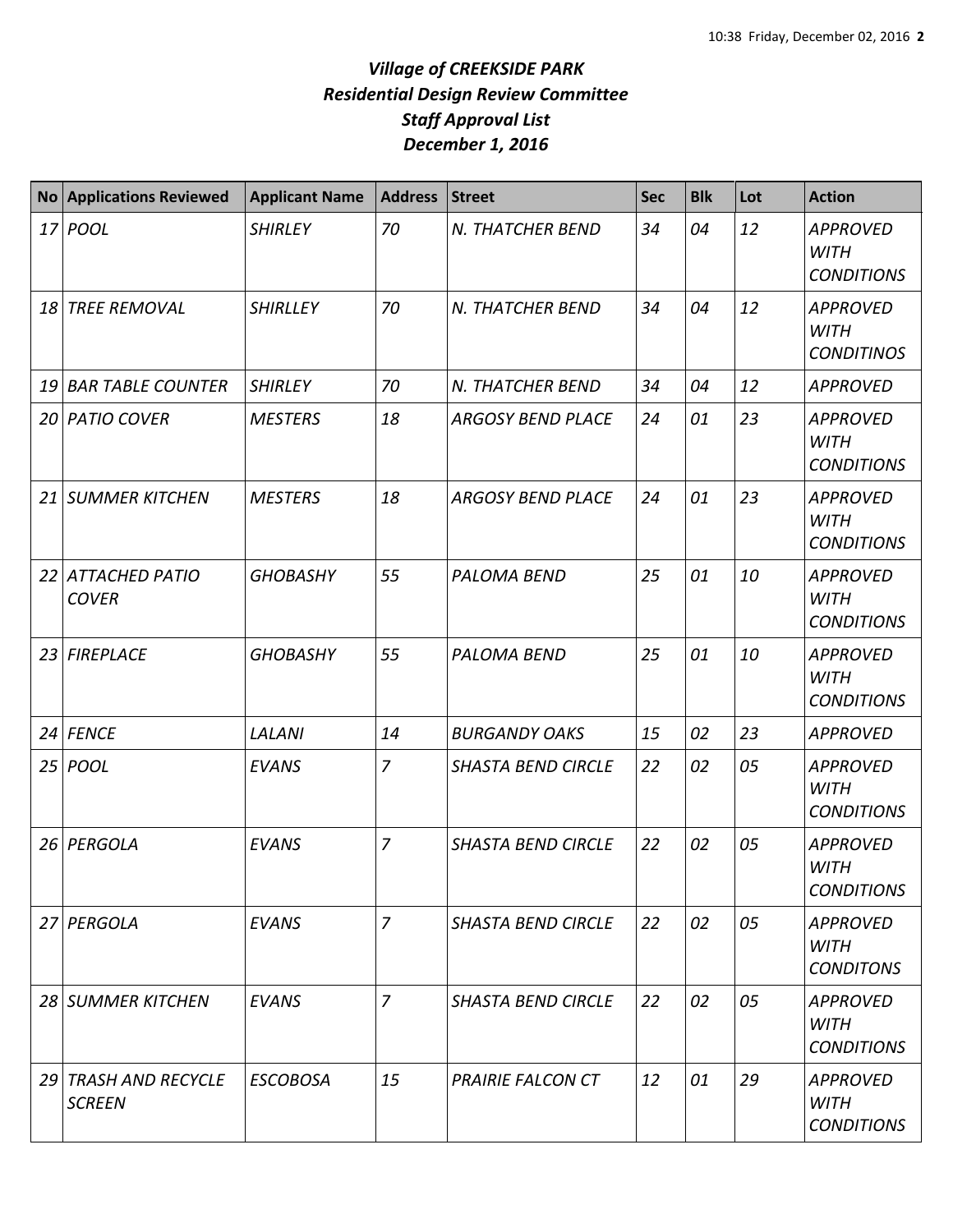| <b>No</b> | <b>Applications Reviewed</b>                                                                                                          | <b>Applicant Name</b> | <b>Address</b> | <b>Street</b>            | <b>Sec</b> | <b>Blk</b> | Lot | <b>Action</b>                                       |
|-----------|---------------------------------------------------------------------------------------------------------------------------------------|-----------------------|----------------|--------------------------|------------|------------|-----|-----------------------------------------------------|
|           | 30 OUTDOOR SHOWER                                                                                                                     | <b>LENT</b>           | 6              | WENOAH LOOP              | 04         | 01         | 36  | <b>APPROVED</b><br><b>WITH</b><br><b>CONDITIONS</b> |
|           | 31 PATIO COVER                                                                                                                        | <b>BABYN</b>          | 98             | <b>BIRCH CANOE DRIVE</b> | 20         | 01         | 29  | <b>APPROVED</b><br><b>WITH</b><br><b>CONDITIONS</b> |
|           | 32 SUMMER KITCHEN                                                                                                                     | <b>BABYN</b>          | 98             | <b>BIRCH CANOE DRIVE</b> | 20         | 01         | 29  | <b>APPROVED</b><br><b>WITH</b><br><b>CONDITIONS</b> |
|           | 33 PAVING                                                                                                                             | <b>BABYN</b>          | 98             | <b>BIRCH CANOE DRIVE</b> | 20         | 01         | 29  | <b>APPROVED</b>                                     |
|           | 34 GENERATOR                                                                                                                          | <b>TRACKWELL</b>      | 95             | <b>WYATT OAKS DRIVE</b>  | 22         | 02         | 56  | <b>APPROVED</b><br><b>WITH</b><br><b>CONDITIONS</b> |
|           | 35 PAVING WITH<br><b>FOOTINGS FOR</b><br><b>FUTURE PATIO COVER</b>                                                                    | <b>TRACKWELL</b>      | 95             | <b>WYATT OAKS DRIVE</b>  | 22         | 02         | 56  | <b>APPROVED</b><br><b>WITH</b><br><b>CONDITIONS</b> |
|           | 36 PAVING                                                                                                                             | <b>GARDNER</b>        | 35             | <b>CRYSTAL CANYON</b>    | 01         | 01         | 42  | <b>APPROVED</b><br><b>WITH</b><br><b>CONDITIONS</b> |
|           | 37 HOME / GARAGE<br><b>CONSTRUCTION-</b><br><b>PATIO COVER WITH</b><br><b>SUMMER KITCHEN,</b><br>POOL BATH AND<br><b>STORAGE AREA</b> | <b>LIEN</b>           | $\overline{2}$ | <b>PRISM POINT PLACE</b> | 18         | 01         | 75  | <b>APPROVED</b><br><b>WITH</b><br><b>CONDITIONS</b> |
|           | 38 PATIO COVER                                                                                                                        | <b>NAVOJOSKY</b>      | 22             | <b>RANCHERS TRAIL</b>    | 24         | 01         | 28  | <b>APPROVED</b><br><b>WITH</b><br><b>CONDITIONS</b> |
|           | 39 OUTDOOR SHOWER                                                                                                                     | <b>NAVOJOSKY</b>      | 22             | <b>RANCHERS TRAIL</b>    | 24         | 01         | 28  | <b>APPROVED</b><br><b>WITH</b><br><b>CONDITOINS</b> |
|           | 40 SUMMER KITCHEN                                                                                                                     | <b>NAVOJOSKY</b>      | 22             | <b>RANCHERS TRAIL</b>    | 24         | 01         | 28  | <b>APPROVED</b><br><b>WITH</b><br><b>CONDITIONS</b> |
|           | $41$ FIRE PIT                                                                                                                         | <b>NAVOJOSKY</b>      | 22             | <b>RANCHERS TRAIL</b>    | 24         | 01         | 28  | <b>APPROVED</b><br><b>WITH</b><br><b>CONDITIONS</b> |